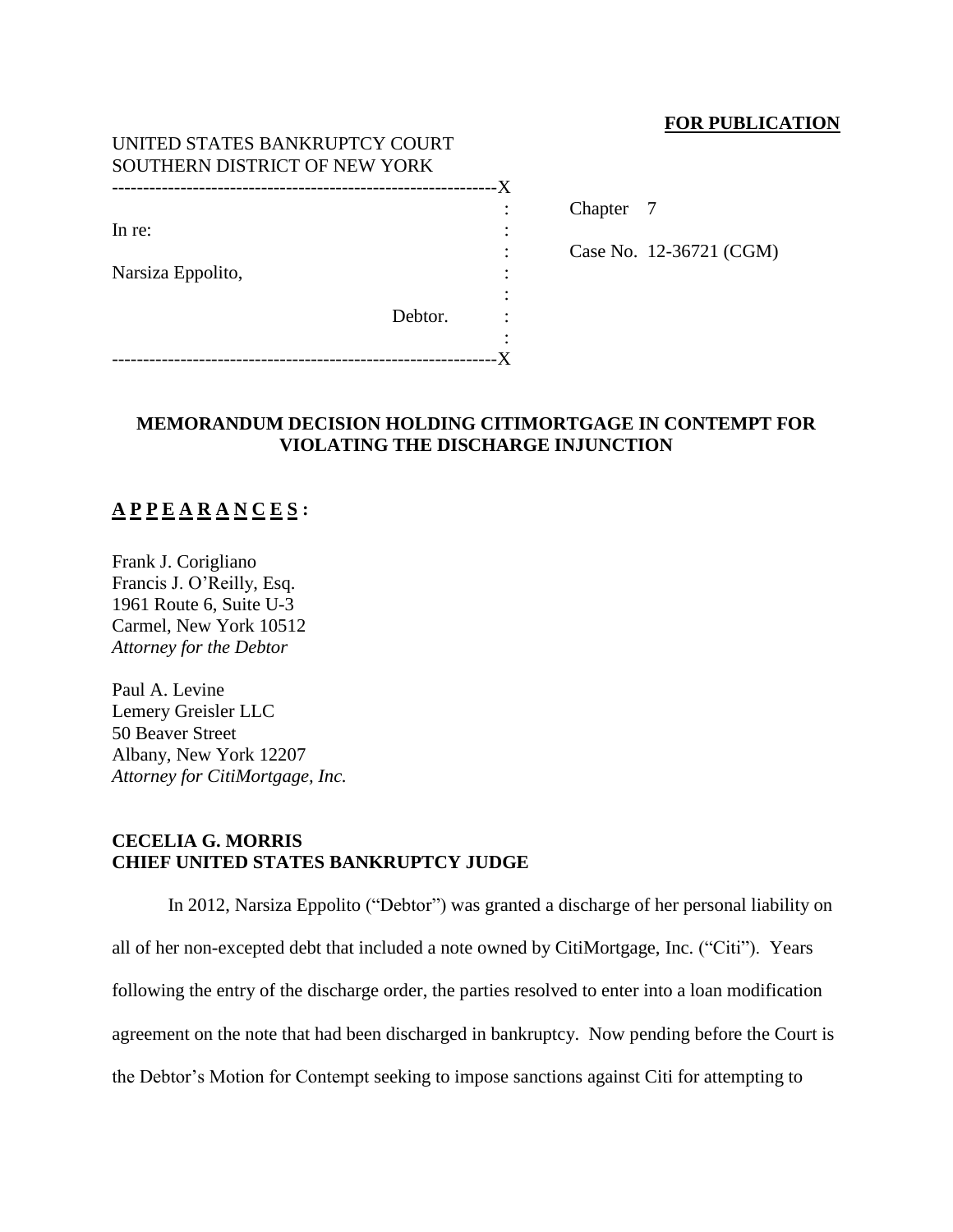reaffirm a discharged debt and to direct Citi to honor the loan modification agreement without imposing personal liability on the Debtor.

#### **Jurisdiction**

This Court has subject matter jurisdiction pursuant to 28 U.S.C. § 1334(a), 28 U.S.C. § 157(a) and the Amended Standing Order of Reference signed by Chief Judge Loretta A. Preska dated January 31, 2012. This is a "core proceeding" under 28 U.S.C. § 157(b)(1) as the Debtor's Motion for Contempt for violation of the discharge injunction arises under Title 11, § 524(a).

#### **Background**

Narsiza Eppolito ("Debtor") filed a chapter 7 petition for bankruptcy relief on July 5, 2012. Petition, ECF No. 1. CitiMortgage, Inc. ("Citi") represented the Debtor's largest creditor by virtue of two notes totaling \$352,464.00 that secure a mortgage on the Debtor's home located at 11 Ashburton Road, Carmel, New York (the "Property"). Citi Opp'n ¶ 6, ECF No. 24. Citi was served notice of the Debtor's bankruptcy case on or about July 6, 2012. 341(a) Notice, ECF No. 5. The Debtor's bankruptcy case was quickly administered as there were no assets available for distribution to creditors and the case was closed on October 11, 2012. Discharge Order, ECF No. 9. As part of the Order declaring the Debtor's bankruptcy case closed, the Court granted the Debtor a discharge, *i.e*. a release from personal liability on debts owed that existed prior to the bankruptcy filing date. *Id*. Citi was served notice of the Discharge Order on or about October 11, 2012. Discharge Certificate Mailing, ECF No. 10.

In 2016, four years after the bankruptcy case was closed, the Debtor and Citi engaged in loan modification discussions as the Debtor had defaulted on her mortgage payments and insurance and real estate taxes for several years. Citi Opp'n ¶ 7, 8, ECF No. 24. By letter dated October 14, 2016, Citi advised the Debtor of a proposed loan modification that would have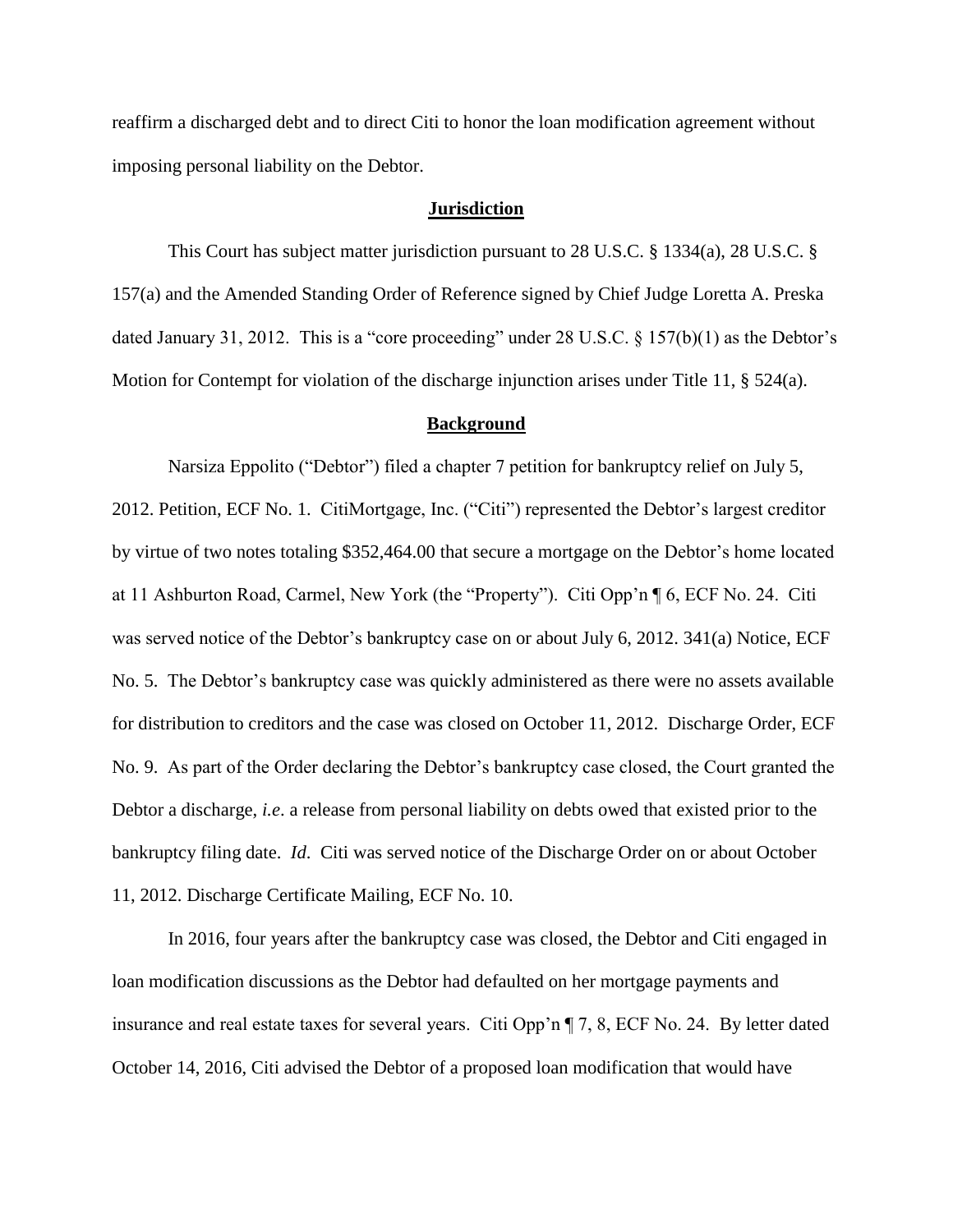reduced the Debtor's monthly mortgage and escrow payment from \$3,044.32 to \$2,721.96, with a corresponding reduction in interest rate from 5.5% to 3.75%. *Id*. ¶ 11. The proposed loan modification agreement would take a portion of the substantial arrearage and recapitalize it together with the unpaid principal balance (the debt that was discharged) to a new total unpaid principal amount of \$391,772.14. *Id*. ¶ 12. The modification agreement requires the Debtor to execute a subordinate mortgage and subordinate note in the principal amount of \$102,551.13 in favor of the Secretary of Housing and Urban Development ("HUD"). *Id*. ¶ 16. The amount of \$102,551.13 represents 30% of the unpaid principal balance of the discharged loan (\$341,837.12  $x 30\% = $102,551.13$  – this is the amount which Citi claims it is allowed to seek reimbursement from through a HUD partial claim amount. *Id*. ¶¶ 16, 17.

On December 15, 2016, the Debtor filed a Motion to Reopen her closed bankruptcy case to hold Citi in contempt for violating the discharge injunction under 11 U.S.C.  $\S$  524(a)(2) and (3) arguing that the proposed loan modification agreement is a veiled attempt to have the Debtor reaffirm a discharged debt. Mot. Reopen, ECF No. 12. A hearing was held on January 24, 2017, at which Citi failed to appear and an order to reopen the chapter 7 case was entered on January 30, 2017. Order Reopen, ECF No. 14.

#### **Motion for Contempt**

The Debtor moves to hold Citi in contempt for its willful violation of the discharge injunction under 11 U.S.C.  $\S 524(a)(1)$  and (2) and to further sanction Citi to pay compensatory and punitive damages under 11 U.S.C. § 105(a) and Federal Rule of Bankruptcy Procedure 9020. Mot. Contempt, ECF No. 16. The Debtor argues that her personal liability stemming from the note owned by Citi terminated when she received a bankruptcy discharge under § 524(a) of the Bankruptcy Code and Citi's subordinate note requirement in favor of HUD serves to reaffirm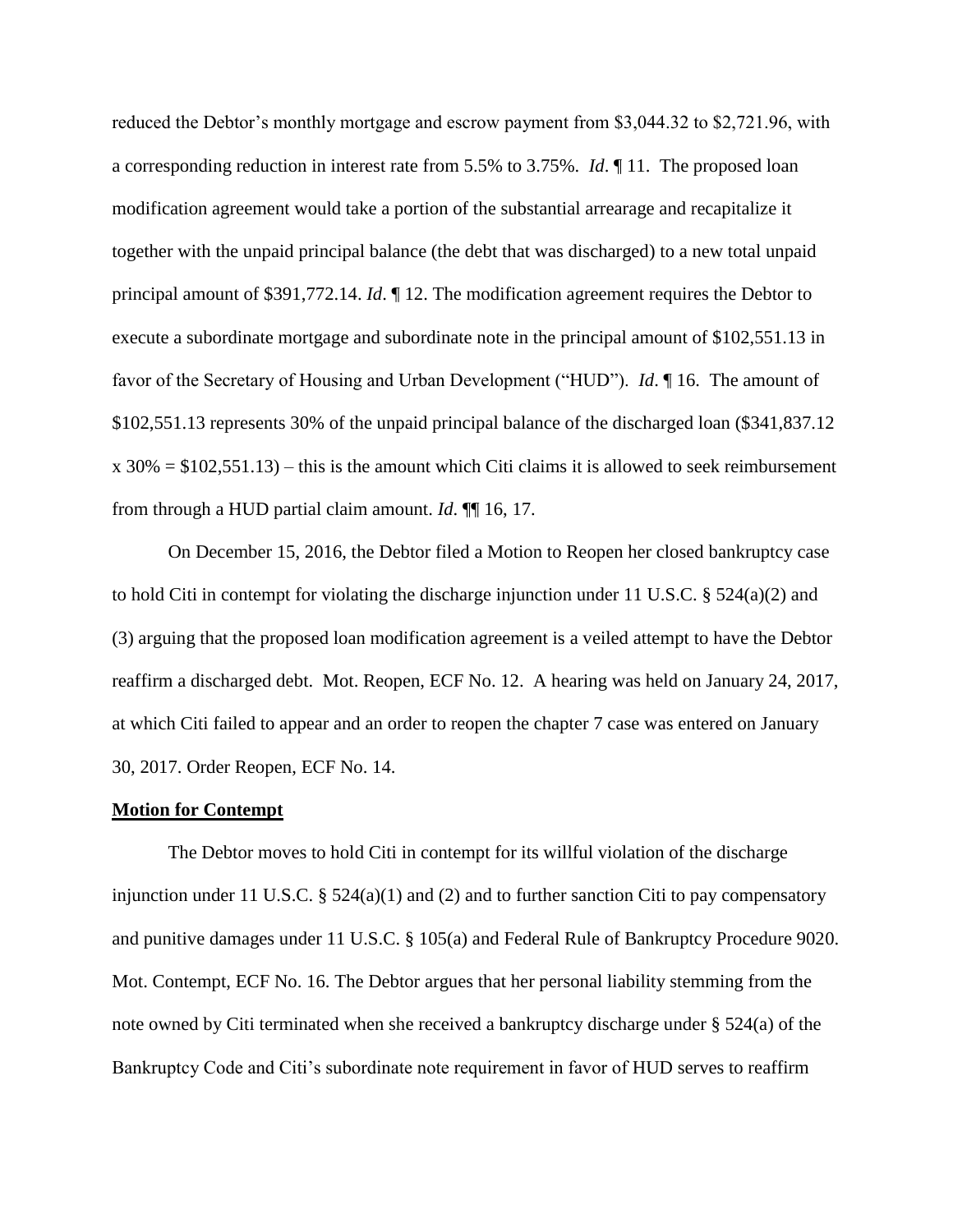that discharged debt. Contempt Memo, ECF No. 16-10. The Debtor acknowledges that requesting an additional subordinate note or even a new mortgage is not itself a violation of the discharge injunction. Nonetheless, the present facts indicate that the Debtor would owe the principal sum of \$102,551.13. *Id*. ¶ 20. The Debtor emphasizes paragraph 4 of the subordinate mortgage states which states that the Debtor would owe the full debt, if not paid earlier, due and payable October 1, 2046. *Id*. The Debtor requests that the Court direct Citi to honor and implement the proposed loan modification agreement without the subordinate note and subordinate mortgage requirement.

Citi argues that it should not be held in contempt as it has worked in good faith with the Debtor to modify her loan and, when read as a whole and viewed in context, the loan modification documents make clear that there is no attempt to impose personal liability for any obligation that has been discharged in bankruptcy. Citi Opp'n ¶ 3, ECF No. 24. Citi further argues that the Debtor understates the amount owed to Citi and the Debtor's present motion reflects a misunderstanding of the partial claim process for a loan modification under HUD. *Id*. Citi points to the primary loan modification agreement in support:

(a) Not withstanding the foregoing, to the extent personal liability has been discharged in bankruptcy with respect to any amount payable under the Note, as modified herein, *nothing contained herein shall be construed to impose liability to repay any such obligation where any obligations have been so discharged*. If any bankruptcy proceeding is pending or completed during a time period related to entering this Modification Agreement. I understand that I enter this Modification Agreement voluntarily and that this Modification Agreement, or actions taken by the Lender in relation to this Modification Agreement, *does not constitute a demand for payment or any attempt to collect any such obligation*.

Mot. Contempt, Ex. C  $\P$  6(a), ECF No. 16-5 (emphasis added).

Citi advises that the terms of the proposed loan modification agreement were realized using the partial claim program offered through HUD, which "pays down" a lender's first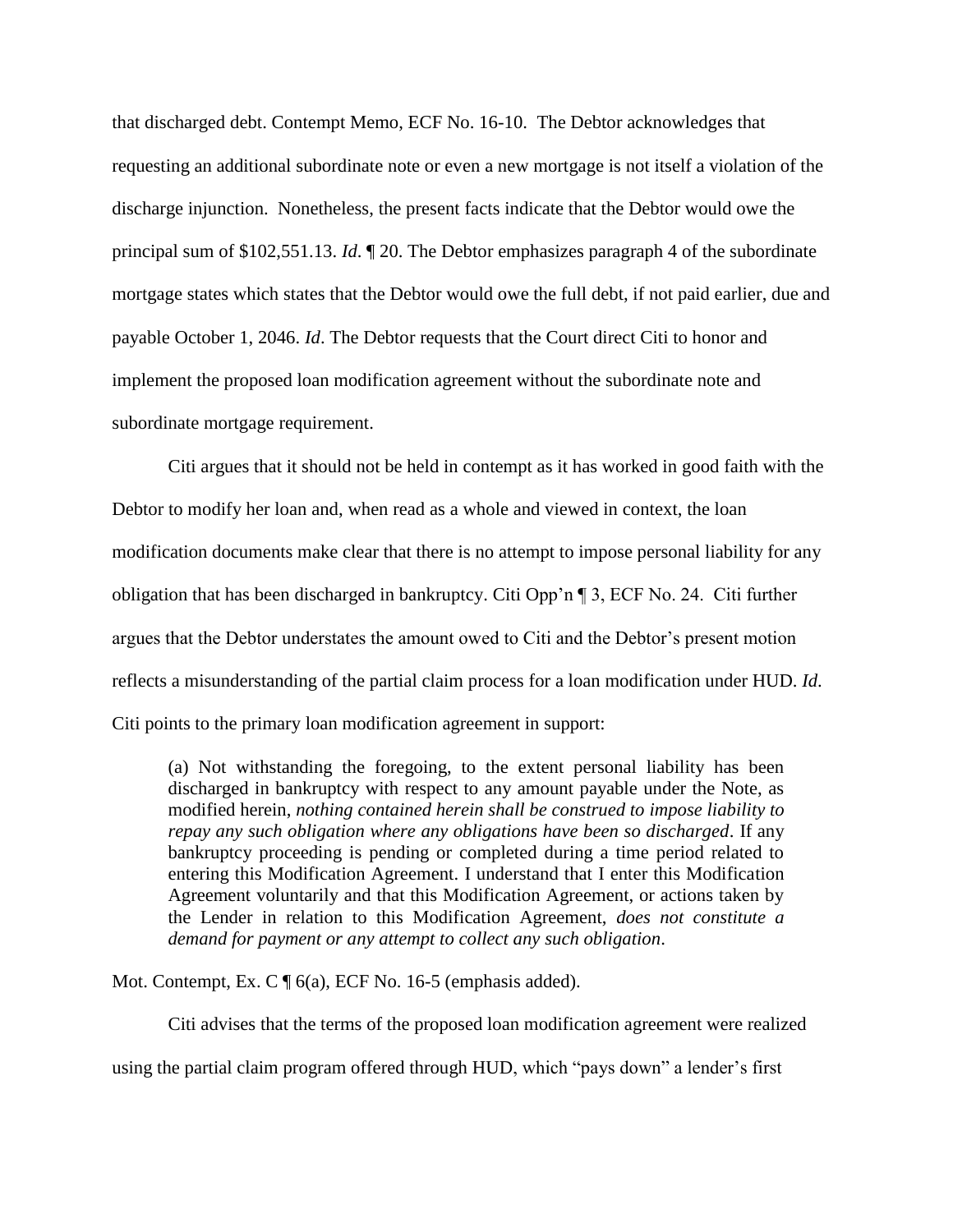mortgage to bring it to an affordable level for the borrower. Citi Opp'n ¶ 28, ECF No. 24. HUD's partial claim program offers to buy down a lender's loan by up to 30 percent of the unpaid principal balance. The "partial claim defers the repayment of mortgage principal through an interest-free subordinate mortgage that is not due until the first mortgage is paid off." Citi Opp'n, Ex. A, ECF No. 24. Citi contends that the loan modification agreement's language releasing the Debtor from any and all personal liability extends to the subordinate note and subordinate mortgage that it is requiring the Debtor to sign. Citi Opp'n ¶ 22, ECF No. 24. In the event that the Court finds Citi in contempt, Citi requests an opportunity for discovery under Federal Rule of Bankruptcy Procedure 9014 and Local Bankruptcy Rule 9014-1 and an evidentiary hearing under Local Bankruptcy Rule 9014-2. Citi informs that such discovery would include document discovery and depositions from the Debtor's prior counsel who was involved in loss mitigation to determine what was understood about the HUD partial claim process and nonrecourse language of the loan modification agreement. *Id*. ¶ 38.

In reply, the Debtor contends that there is no loan modification agreement provision stating that the new subordinate loan does not have to be repaid. On the contrary, the subordinate loan documents indicate that the deferred principal balance of \$102,551.13 is to be repaid in 30 years or when the Property is sold. Opp'n Reply ¶ 5, 8, ECF No. 26. The Debtor argues that Citi had knowledge of the Debtor's discharge in bankruptcy, yet Citi has demanded the reaffirmation of the discharged debt in the form of the subordinate note in violation of the discharge injunction. *Id*. ¶ 16.

The Court now considers whether Citi's demand for a subordinate note under HUD's partial claim program as a condition of a loan modification agreement post-discharge is a violation of the discharge injunction under 11 U.S.C. § 524(a).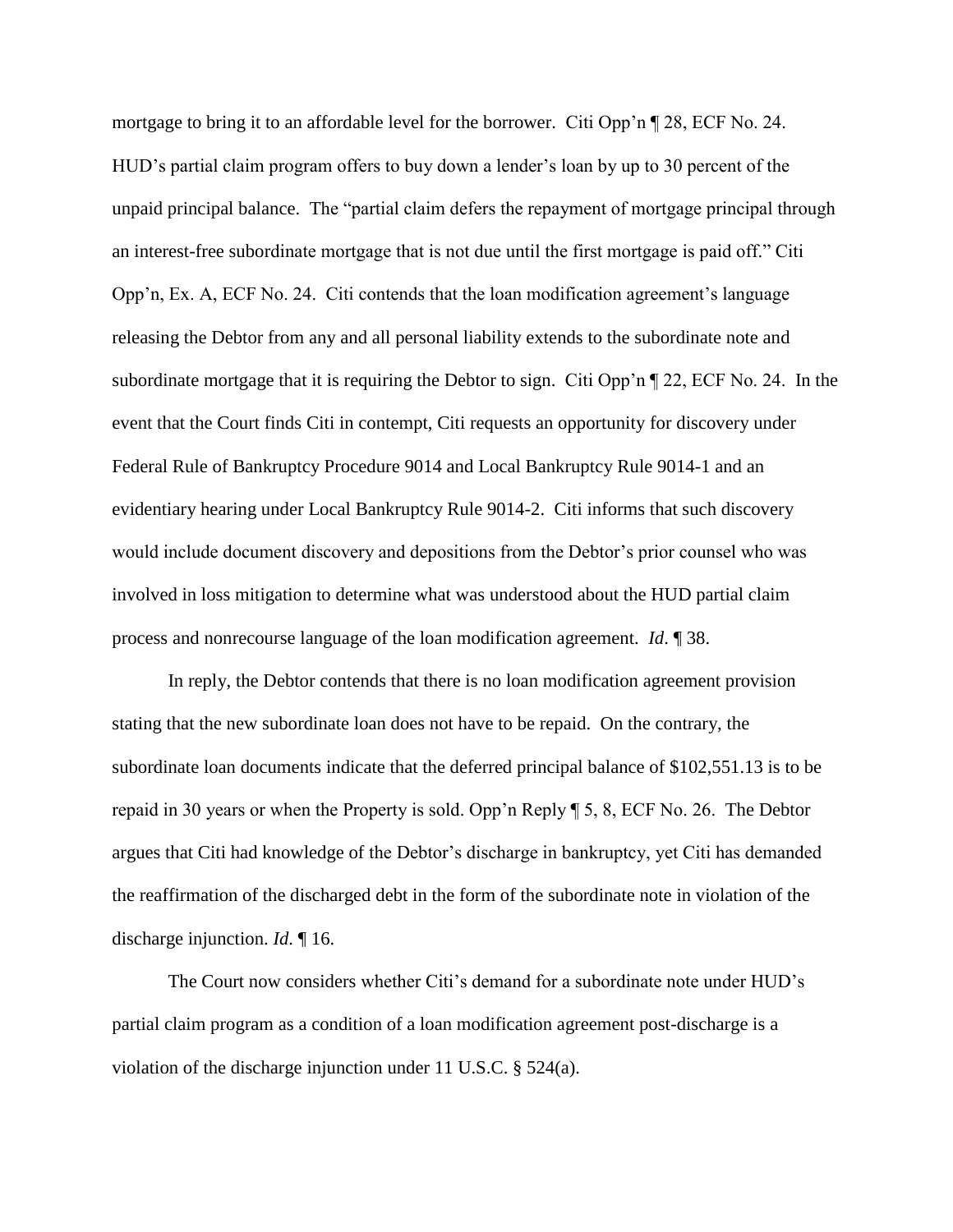#### **Discussion**

Sections 524(a) and 727 of the Bankruptcy Code work in tandem to release a debtor from his or her personal liability on a debt or claim that existed at the time that the bankruptcy case was filed. *Green v. Welsh*, 956 F.2d 30, 33 (2d Cir. 1992) ("the language of these sections reveal that Congress sought to free the debtor of his personal obligation."). Section 727 provides the benefit, while § 524(a) provides the mechanism to further "one of the primary purposes of the Bankruptcy Code – that the debtor have the opportunity to make a 'financial fresh start.'" *Id*. (internal citation omitted). "Generally, a discharge in bankruptcy relieves a debtor from all prepetition debt, and § 524(a) permanently enjoins creditor action to collect discharged debts." *Solow v. Kalikow (In re Kalikow)*, 602 F.3d 82, 94 (2d Cir. 2010) (*quoting Bessette v. Avco Fin. Servs., Inc*., 230 F.3d 439, 444 (1st Cir. 2000)).

Section  $524(a)(2)$  of the Bankruptcy Code provides that a discharge "operates as an injunction against the commencement or continuation of an action, the employment of process, or an act, to collect, recover or offset any such debt as a personal liability of the debtor, whether or not discharge of such debt is waived." 11 U.S.C. § 524(a)(2). Subsection (c)(1) further provides that a reaffirmation of a dischargeable debt is only valid and enforceable if such reaffirmation is made prior to entry of the discharge order. 11 U.S.C.  $\S$  524(c)(1). The discharge injunction survives the closure of a bankruptcy case and applies permanently to every debt that is discharged. *Garske v. Arcadia Fin., Ltd. (In re Garske)*, 287 B.R. 537, 542 (B.A.P. 9th Cir. 2002) (this furthers the Bankruptcy Code's primary purpose of providing a debtor a financial fresh start).

There is no serious question that a violation of the discharge injunction is punishable by contempt. *In re Nassoko*, 405 B.R. 515, 520 (Bankr. S.D.N.Y. 2009); *see also Spallone v. United*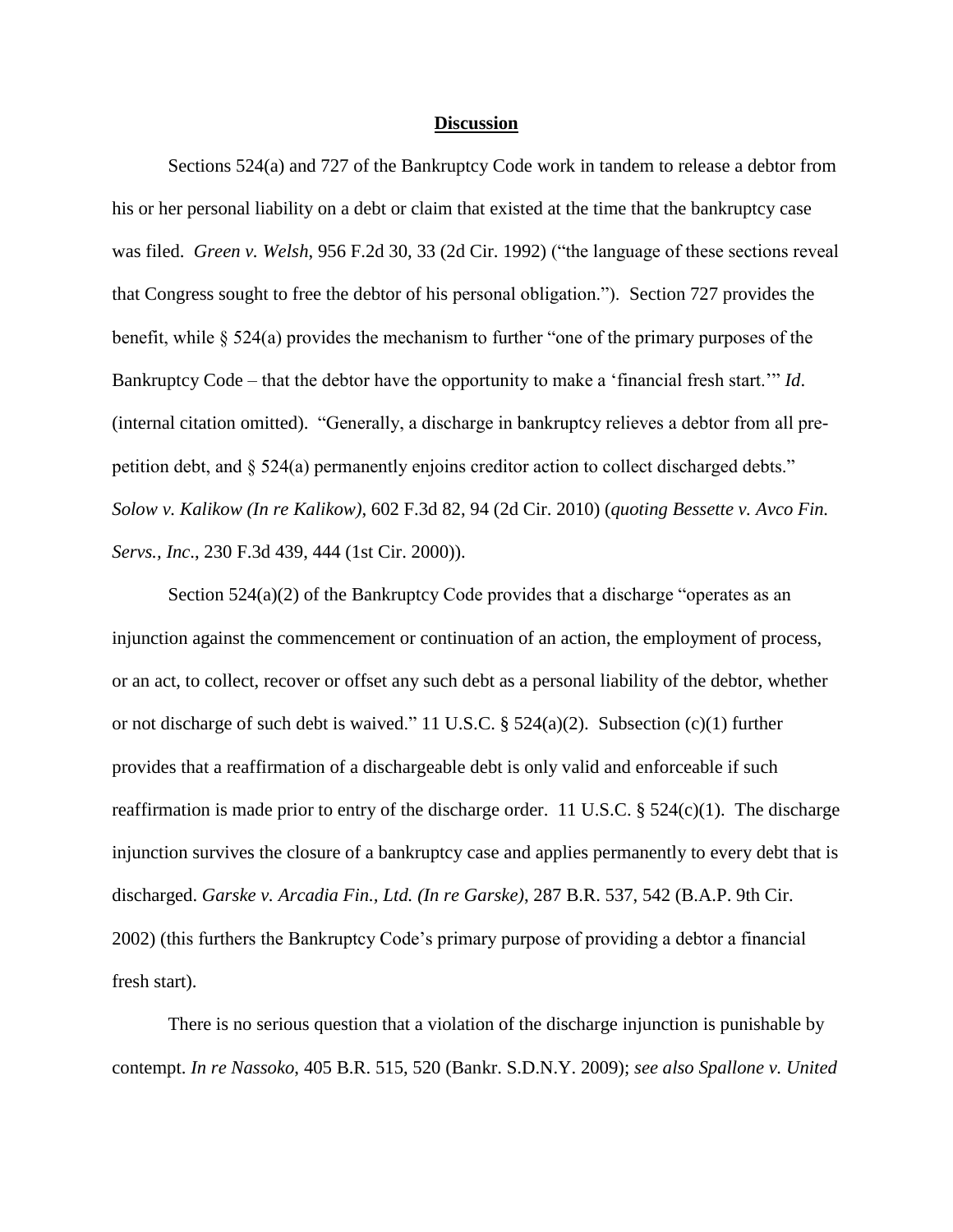*States*, 493 U.S. 265, 276 (1990) ("[C]ourts have inherent power to enforce compliance with their lawful orders through contempt.") (quoting *Shillitani* v. *United States,* 384 U.S. 364, 370 (1966)); *Solow v. Kalikow (In re Kalikow)*, 602 F.3d 82, 96 (2d Cir. 2010) ("The statutory contempt powers given to a bankruptcy court under § 105(a) complement the inherent powers of a federal court to enforce its own orders."). To hold a creditor in contempt for violation of the discharge injunction, the movant has the burden to show by clear and convincing evidence that the offending party had actual or constructive knowledge of the discharge injunction and that the creditor did not comply with the order. *See Huber v. Marine Midland Bank*, 51 F.3d 5, 10 (2d Cir. 1995) (To hold a party in contempt, "the court need only (1) have entered a clear and unambiguous order, (2) find it established by clear and convincing evidence that that order was not complied with, and (3) find that the alleged contemnor has not clearly established his inability to comply with the terms of the order."); *In re Nassoko*, 405 B.R. 515, 520 (Bankr. S.D.N.Y. 2009) (citations omitted); *In re Haemmerle*, 529 B.R. 17, 26 (Bankr. E.D.N.Y. 2015); *Nicholas v. Oren (In re Nicholas)*, 457 B.R. 202, 225 (Bankr. E.D.N.Y. 2011) (citation omitted). "The clarity of the order must be such that it enables the enjoined party 'to ascertain from the four corners of the order what acts are forbidden.'" *Monsanto Co. v. Haskel Trading*, 13 F. Supp. 2d 349, 363 (E.D.N.Y. 1998) (quoting *Drywall Tapers & Pointers, Local 1974 etc. v. Local 530 of Operative Plasterers & Cement Masons Int'l Ass'n*, 889 F.2d 389, 395 (2d Cir. 1989)).

#### *Citi is in contempt for attempting to collect on a discharged debt*

Citi informs that the "Debtor originally obtained her mortgage loan from Citi on September 21, 2007, in the original amount of \$347,256.00. She then borrowed additional monies from Citi on January 23, 2009 … resulting in a combined first mortgage lien as of that date of \$352,464.00." Citi Opp'n ¶ 6, ECF No. 24. This debt existed prior to the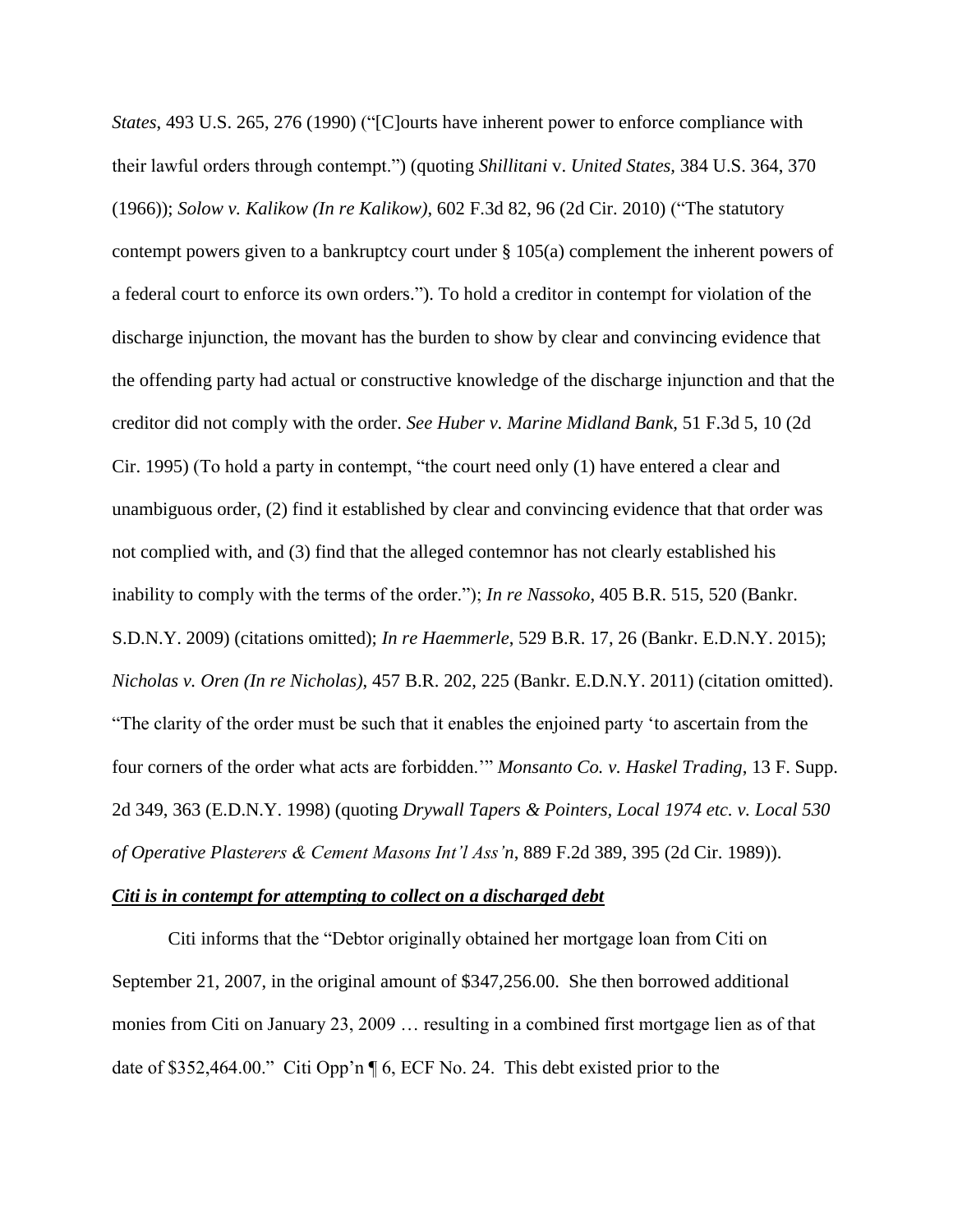commencement of the Debtor's bankruptcy case that was filed on July 5, 2012, and as such, it was discharged upon the entry of the Discharge Order on October 11, 2012. The Court's Discharge Order clearly and unambiguously reads that "[t[he Debtor is released from all dischargeable debts" and that "[a]ll creditors whose debts are discharged by this order … are enjoined from instituting or continuing any action, employing any process or engaging in any act to collect such debts as personal liabilities of the Debtor(s)." Discharge Order, ECF No. 9. While the Debtor's personal liability on the note ceased to exist upon entry of the discharge order, it is well settled that a creditor's right to foreclose on a mortgage survives or passes through bankruptcy*. Johnson v. Home State Bank*, 501 U.S. 78, 83 (1991); *Drew v. Chase Manhattan Bank*, 185 B.R. 139, 142 (S.D.N.Y. 1995) ("a foreclosure action in which the mortgagee does not seek a deficiency judgment properly may be brought without violating the terms of the debtor's discharge").

Years following the completion of the Debtor's bankruptcy case and continuing default on mortgage payments and insurance and real estate taxes, the parties engaged in loss mitigation discussions.<sup>1</sup> Given the arrearage and in order for the Debtor to qualify for a loan modification, Citi sought to take advantage of HUD's partial claim program that would pay down up to 30% of the unpaid principal. Citi Opp'n ¶ 17, ECF No. 24. In this case, the unpaid principal was \$341,837.12 and Citi would be able to offload up to \$102,551.13 of the discharged debt through HUD's partial claim program. *Id*. By letter dated October 14, 2016, Citi offered a loan modification that required the Debtor to sign a subordinate note and subordinate mortgage in favor of HUD in the amount to be paid down, in this case \$102,551.13. *Id*. ¶ 11. While the

 $\overline{a}$ 

<sup>&</sup>lt;sup>1</sup> By Citi's account, the unpaid principal balance on the Debtor's loan as of February 27, 2017, was \$341,837.12 and the arrearages, including fees and expenses, to bring the loan current were \$218,469.02 – for a total due of \$560,306.14. Citi Opp'n at ¶ 26.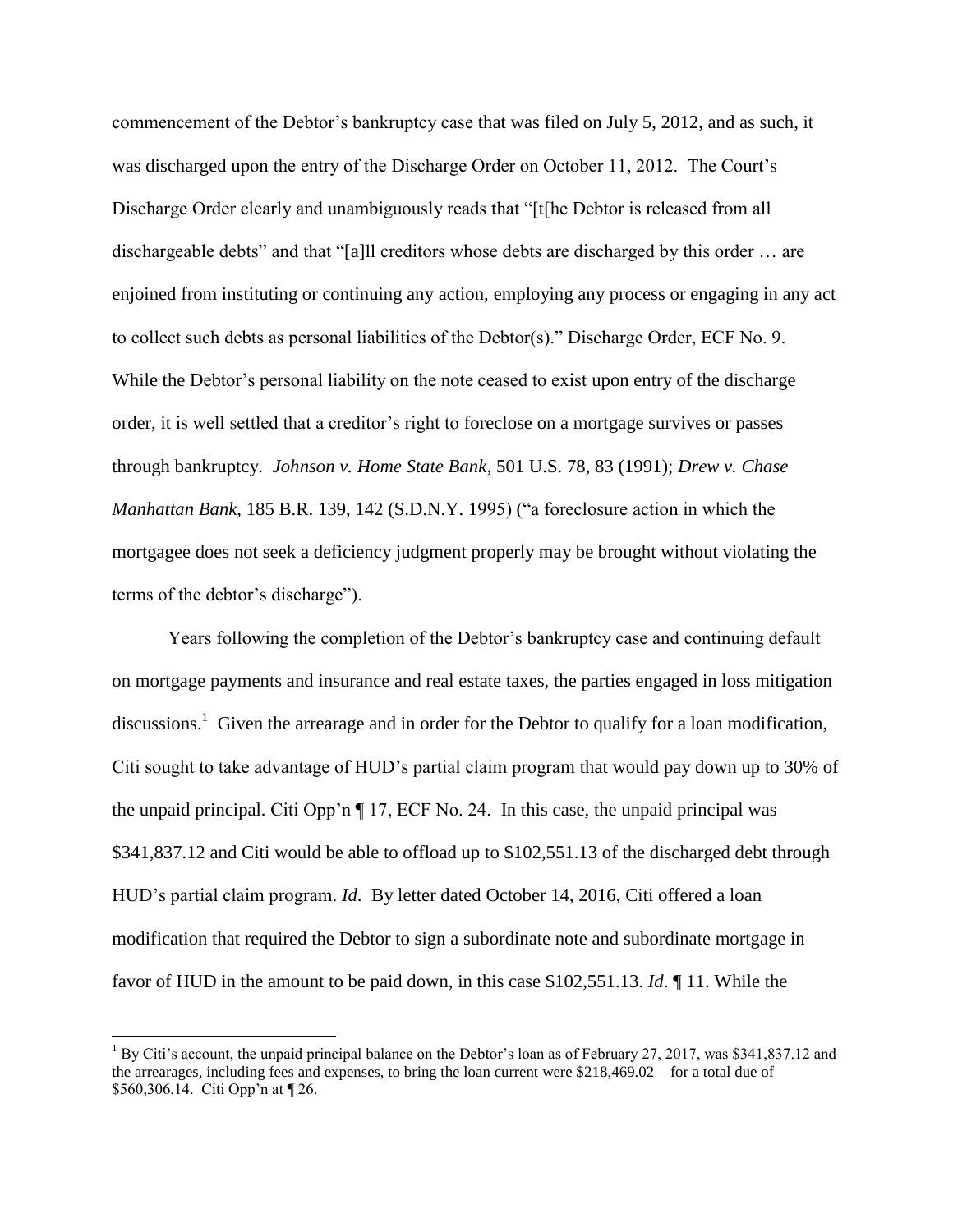primary loan documents contain limiting language concerning the Debtor's personal liability on the modified loan, the subordinate note and subordinate mortgage in favor of HUD do not. Opp'n Reply ¶ 5, ECF No. 26; Citi Opp'n, ECF No. 24. On the contrary, a HUD "partial claim *defers* the repayment of mortgage principal through an interest-free subordinate mortgage that is not due until the first mortgage is paid off." Citi Opp'n, Ex. A, ECF No. 24 (emphasis added). Simply delaying the Debtor's obligation to repay the deferred amount of \$102,551.13 for thirty years is not the same as releasing the Debtor from any and all obligation to pay that debt – the same debt that has already been discharged in bankruptcy. Citi's argument that the release of personal liability contained in the primary loan documents extends to the subordinate loan fails for one reason – the primary loan documents do not make any reference to the HUD subordinate documents, other than listing the same new principal amount of \$102,551.13. Citi Opp'n ¶ 22, ECF No. 24. If Citi intended to release the Debtor from any and all personal liability on the modified loan and was not attempting to reaffirm a discharged debt, it could have easily included such language in the subordinate loan documents. Citi has failed to do so even after the Debtor voiced such objections and concerns. Mot. Contempt ¶ 21, ECF No. 16-2.

By filing for chapter 7, the Debtor chose to liquidate her assets for the benefit of her creditors – including the Property encumbered by Citi's mortgage. Citi's sole remedy to collect on the note *vis a vis* the Debtor was and is to foreclose on the Property. Citi may not demand any payment or remuneration from the Debtor as to the note. Nonetheless, "a debtor may voluntarily pay any debt that has been discharged." Discharge Order, ECF No. 9. The key language here is "voluntarily" and defining that word is at issue in this case. To the extent the \$102,551.13 subordinate note represents a portion of the discharged debt and as Citi had actual knowledge of the Debtor's bankruptcy case and discharge, Citi is in contempt of the discharge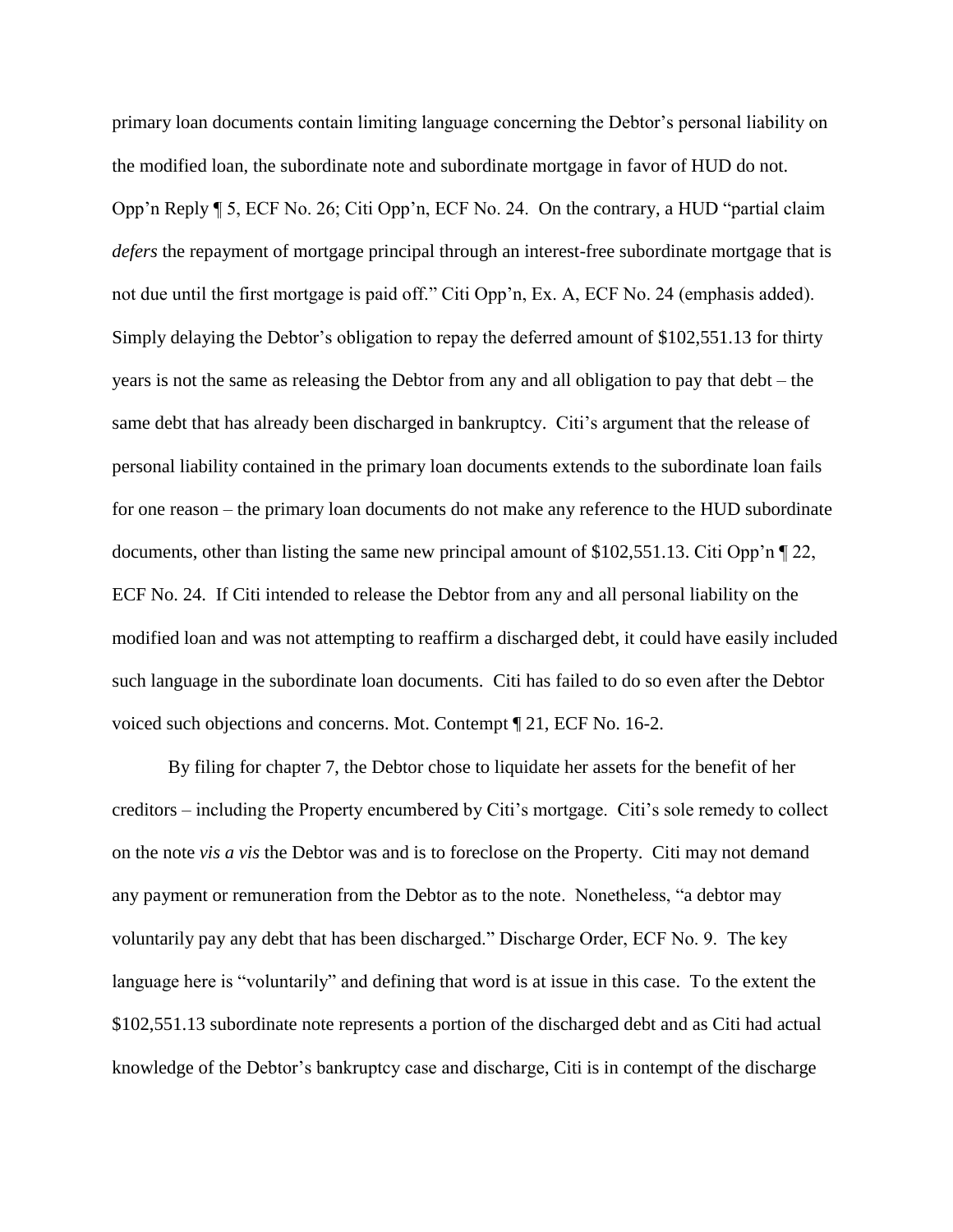injunction for requiring a reaffirmation of a discharged debt and for attempting to offset the same as part of a post-discharge loan modification. Just as Citi is unable to coerce the Debtor into reaffirming a discharged debt, the Court cannot coerce Citi to execute a loan modification consistent with the Debtor's desired terms.

#### *Citi's discovery requests are denied*

The Court denies Citi's request to conduct depositions and discovery to determine what Debtor's prior counsel, Paulina Cardenas with the Fuster Law Firm, understood about the partial claim process and the nonrecourse language in the proposed loan modification agreement and how that information may have been communicated to the Debtor. Whatever the communications may have been between the parties during the loan modification negotiation process does not change the terms of the actual loan modification agreement proposed by Citi – which is the determinative issue in this case.

#### *The Debtor is awarded attorney's fees*

Where a party violates a court order, such as the discharge injunction, civil contempt sanctions serve "to coerce the contemnor into future compliance with the court's order or to compensate the complainant for losses resulting from the contemnor's past noncompliance." *New York State Nat. Org. for Women v. Terry*, 886 F.2d 1339, 1352 (2d Cir. 1989) (*citing United States v. United Mine Workers of Am.*, 330 U.S. 258, 303-04 (1947)). Bankruptcy courts may appropriately use their civil contempt power under § 105(a) to order monetary relief in the form of actual damages, including attorney's fees, and punitive damages for violation of the discharge injunction. *Bessette v. Avco Fin. Servs.*, 230 F.3d 439, 445 (1st Cir. 2000) (collecting cases); 11 U.S.C. § 105(a) ("The court may issue any order, process, or judgment that is necessary or appropriate to carry out the provisions of this title."). To award attorney's fees, there is no